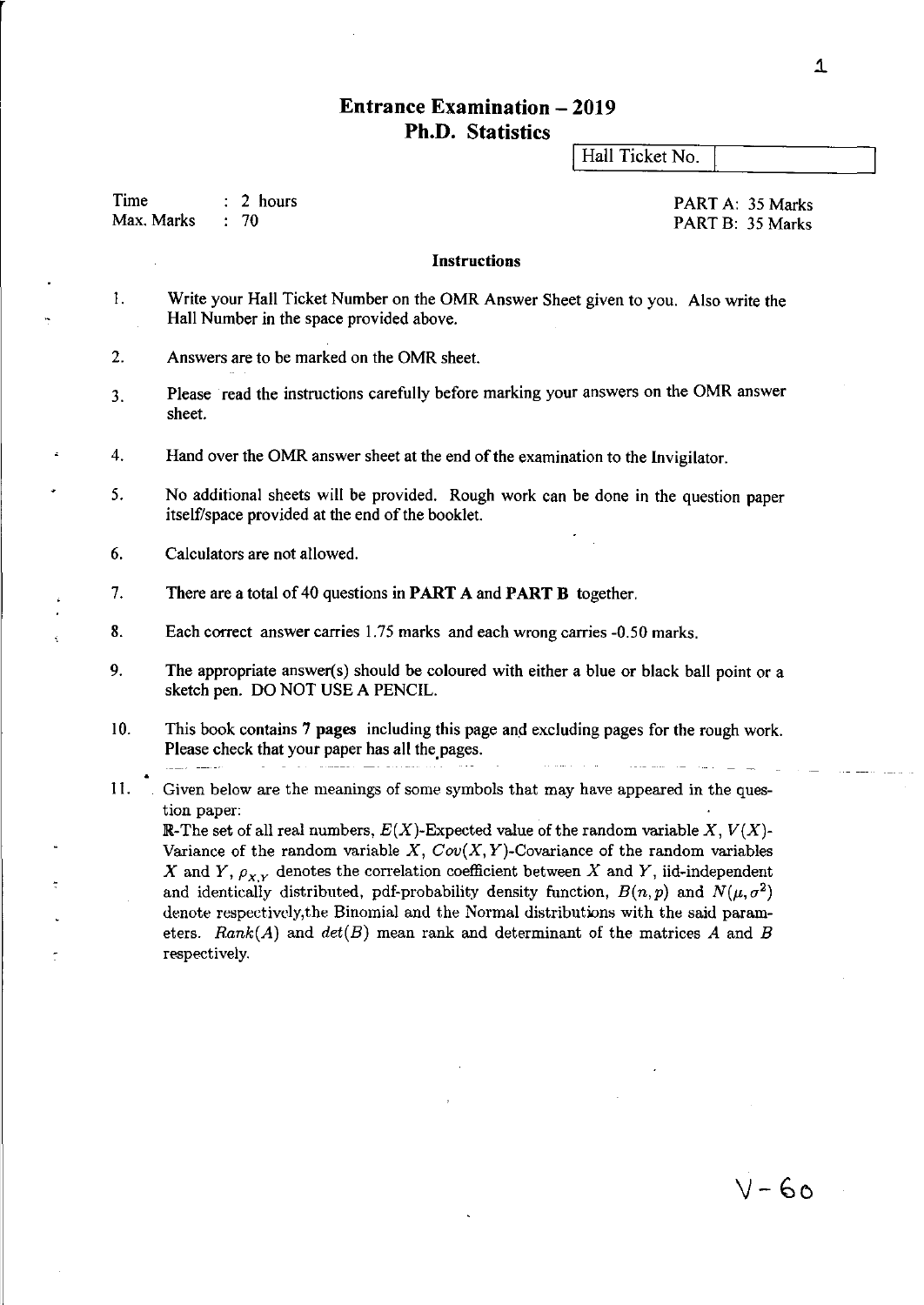#### **Part-A**

- 1. Which of the following is not correct:
	- (A) If a distribution is skewed left, then the mean follows the tail and is less than the median.
	- (B) If a distribution is skewed right, then the mean is greater than the median.
	- (C) For a symmetric distribution, the mean and the median are equal.
	- (D) None of the above three statements are true.
- 2. What are the units' of the standardised z-score?
	- (A) Same as the original data unit.
	- (B) Square root of the original data unit.
	- (C) Unitless.
	- (D) Square of the original data unit.
- 3. Roll two four-sided dice. With the numbers 1 through 4 on each die, the value of the roll is the number on the side facing downward. Assuming all 16 outcomes are equally likely. Which of the followings is not true.
	- (A) P[sum is at least  $5 = 5/8$ .
	- (B) P[sum is at least  $5|=3/8$ .
	- (C)  $\text{P}$ [first die is 2]=1/4
	- (D) P[sum is at least 5 | first die is  $2]=1/2$
- 4. For Z a standard normal random variable,  $E(Z^4)$  is equal to
	- (A) 0. (B) 1. (C) 2. (D) 3.
- 5. If the rank of  $3 \times 3$  real matrix  $A$  is 3, it means that
	- (A) the determinant of *A* is zero.
	- (B) one of the rows of *A* is a linear combination of other rows.
	- (C) one of the columns of A is a linear combination of other columns.
	- (D) the rows of A form a basis in  $\mathbb{R}^3$ .
- 6. The sum of three numbers is equal to 4, then their product is
	- (A) at least 4. (B) less than 3.
	- (C) equal to 3. (D) equal to 4.
- 7. 6 girls  $G_1, G_2, \ldots, G_6$  and 10 boys  $B_1, B_2, \ldots, B_{10}$  are randomly made to sit in a row. What is the probability that none of the girls is at either end?

(A) 
$$
1/4
$$
 (B)  $3/8$  (C)  $1/2$  (D)  $5/8$ 

8. The series  $\sum_{n=1}^{\infty} \frac{10^n}{n!}$ .

(A) diverges. (B) equal to a positive number greater than 20.

(C) equal to 3. (D) equal to 10.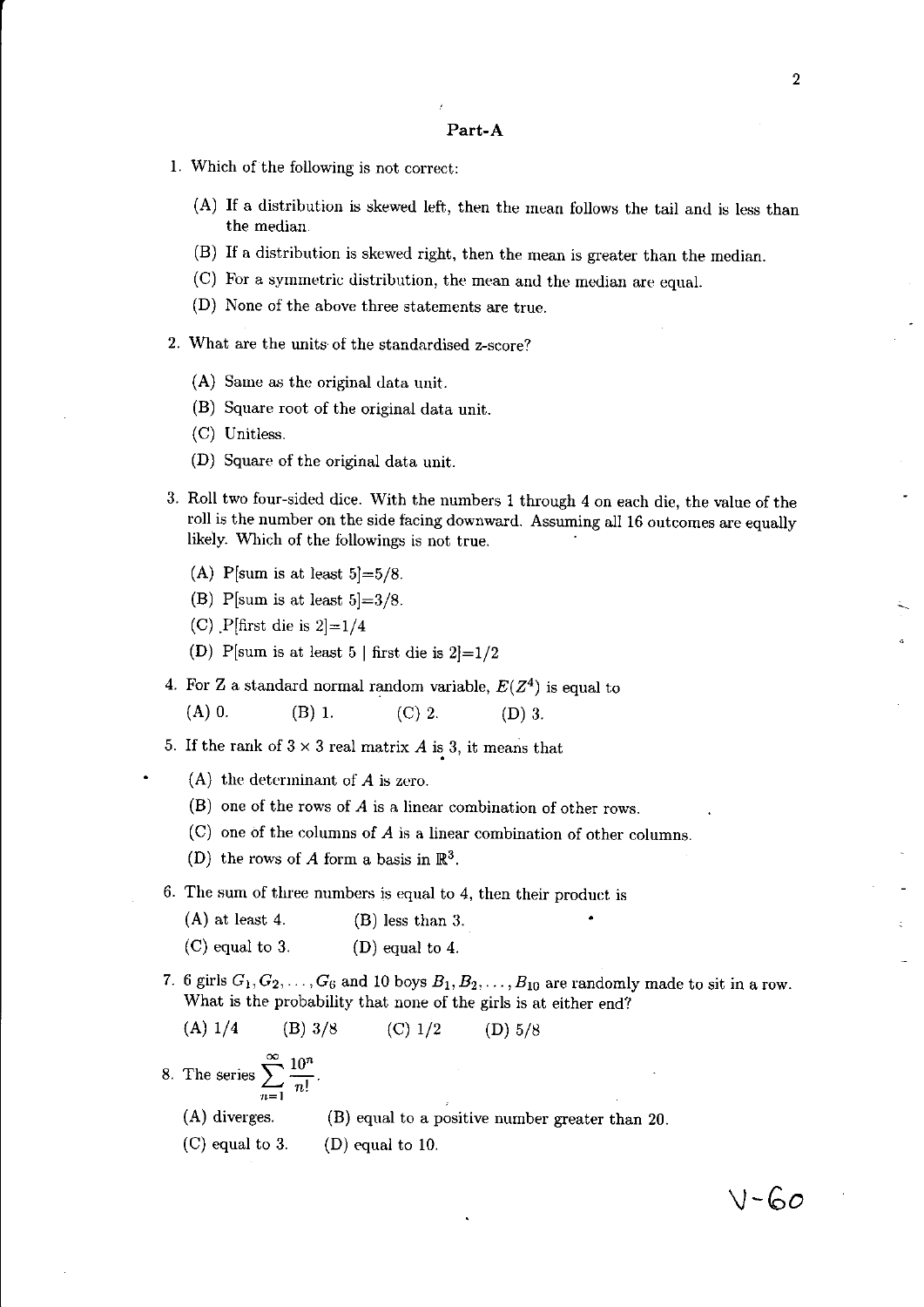9. Given two sequences  $v_1, \ldots, v_n$  and  $w_1, \ldots, w_n$ , Cauchy-Schwarz inequality states that

(A) 
$$
(\sum_{i=1}^{n} v_i w_i)^2 \le \sum_{i=1}^{n} v_i^2 \sum_{i=1}^{n} w_i^2
$$
  
\n(B)  $(\sum_{i=1}^{n} v_i w_i)^2 \le (\sum_{i=1}^{n} v_i)^2 (\sum_{i=1}^{n} w_i)^2$   
\n(C)  $(\sum_{i=1}^{n} v_i w_i)^2 \ge (\sum_{i=1}^{n} v_i)^2 (\sum_{i=1}^{n} w_i)^2$   
\n(D)  $\sum_{i=1}^{n} v_i w_i \ge \sum_{i=1}^{n} v_i \sum_{i=1}^{n} w_i$ 

- 10. Let  $(X, Y)$  denote a randomly selected point in a square of area 1. What is the probability of the event that  $|X - Y| \leq 1/3$ ?
	- $(A)$  1/3. (B) 2/9.
	- (C) 4/9. (D) 5/9.
- 11. What is the probability that the position in which the consonants appear remain unchanged when the letters of the word Math are re-arranged?

(A) 
$$
1/4
$$
. (B)  $1/6$ . (C)  $1/3$ . (D)  $1/24$ .

- 12. How many five digit numbers can be formed using digits 0,1,2,3,4,5, Which are divisible by 3, without any of the digits repeating?
	- (A) 96. (B) 120. (C) 181. (D) 216.

13. What is the infinite sum 
$$
x + 2x^2 + 3x^3 + \ldots
$$
 for  $|x| < 1$ ?

(A) 
$$
x/(1-x^2)
$$
. (B)  $x/(1+x)^2$ . (C)  $1/(1-x)^2$ . (D)  $x/(1-x)^2$ .

14. If  $\begin{bmatrix} 2 & 4 \\ 1 & 3 \end{bmatrix}$   $A \begin{bmatrix} 0 & 2 \\ 1 & 3 \end{bmatrix} = \begin{bmatrix} 1 & 0 \\ 0 & 1 \end{bmatrix}$ , then the matrix A is (A)  $\begin{bmatrix} 3 & -4 \\ 3/4 & -1 \end{bmatrix}$ . (C)  $\begin{bmatrix} -17/4 & 3/4 \\ -7/4 & -1/4 \end{bmatrix}$ . (B)  $\begin{bmatrix} -13/4 & 3/2 \\ 5/4 & -1/2 \end{bmatrix}$ . (D)  $\begin{bmatrix} 5/4 & 11/4 \\ 3 & -9/4 \end{bmatrix}$ .

15. Let  $a, b$  and also  $a - b$ , be unit vectors. Then what is the angle between  $a$  and  $b$ ?

- (A) 60 degrees. (B) 120 degrees.
- (C) 90 degrees. (D) None of the above.
- 16. Let X be the number of heads on three independent flips of a biased coin that turns ups heads with probability *p*. The cumulative distribution function for X for  $0 \le x < 1$  is

(A) 0. (B) 
$$
p^3
$$
 (C)  $1 - p^3$  (D)  $(1 - p)^3$ .

17. Let  $f(x)$  be the pdf of a continuous random variable defined on  $\mathbb{R}$ ,

- (A)  $f$  is an increasing function on  $\mathbb{R}$ .
- (B)  $f$  is a continuous function.
- (C)  $f > 0$  for all x.
- (D)  $f$  is always bounded.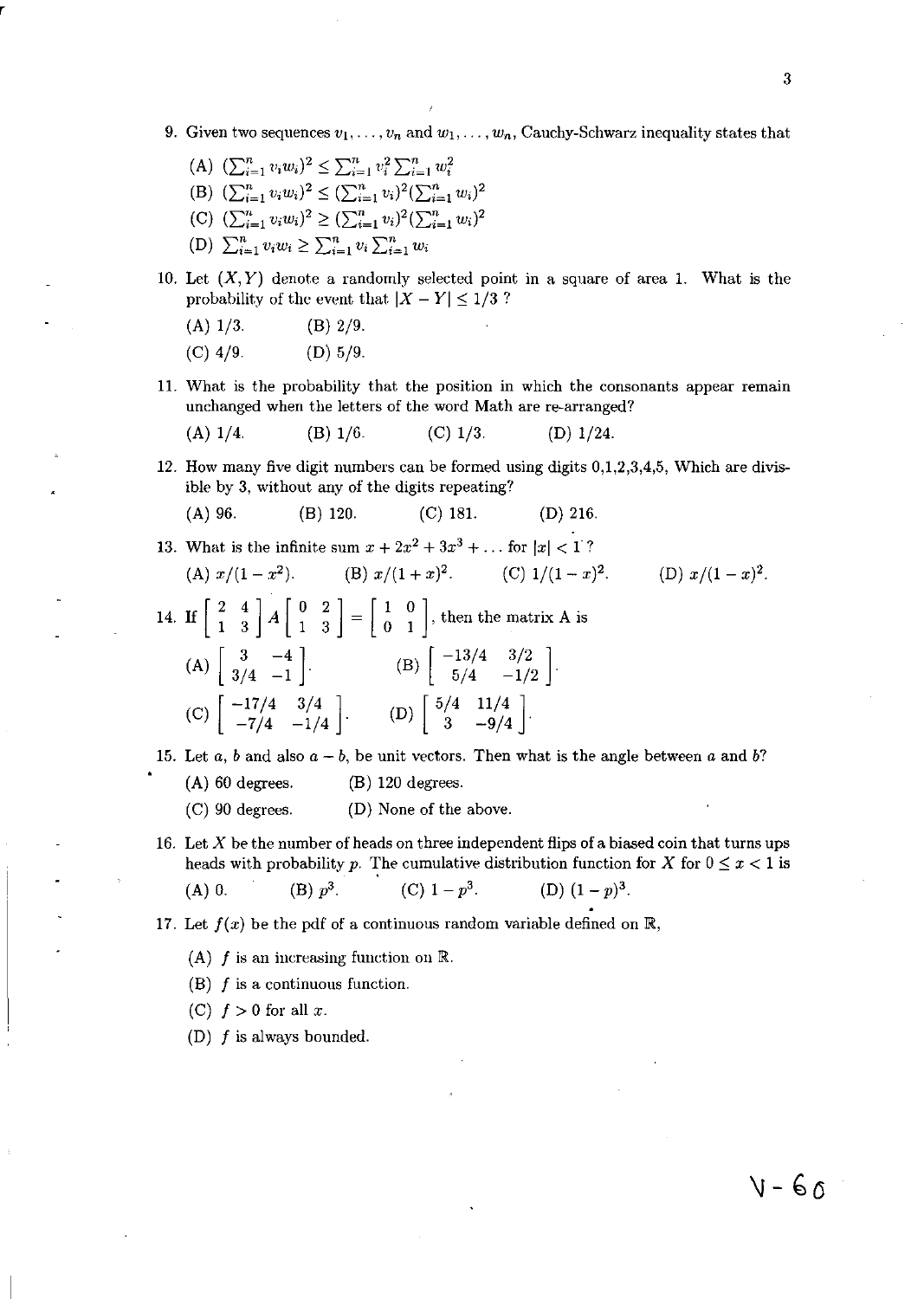- 18. The expected value of a random variable  $X$  taking positive integer values is 2, further  $P(X = 1) = 0.1, P(X = 2) = 0.2, P(X = 3) = 0.3$ , we can say that
	- (A)  $P(X = 4)$  can be equal to 0.16.
	- (B)  $P(X = 4)$  is less than 0.16.
	- (C)  $P(X = 5)$  can be equal to 0.2.
	- (D)  $P(X = 5)$  is more than 0.16.
- 19. the heights of adult ladies in our country are normally distributed with mean 150cm and variance  $49 \text{cm}^2$ , if  $P(0 < Z \le a) = 0.25$  where  $Z \sim N(0, 1)$ , then half the ladies have heights between
	- (A)  $(150 a)$ cm and  $(150 + a)$ cm.
	- (B) 150cm and (150 + *2a)cm.*
	- (e) (150 *7a)cm* and (150 + *7a)cm.*
	- (D) (150 *7a)cm* and (150 + *a)cm.*
- 20.  $X \sim B(60, \frac{1}{3})$ . So
	- (A)  $P(X = 48) \le P(X = 45)$ .
	- (C)  $P(X = 6) \le P(X = 54)$ .
- (B)  $P(X = 20) \le P(X = 48)$ . (D)  $P(X = 25) \le P(X = 30)$ .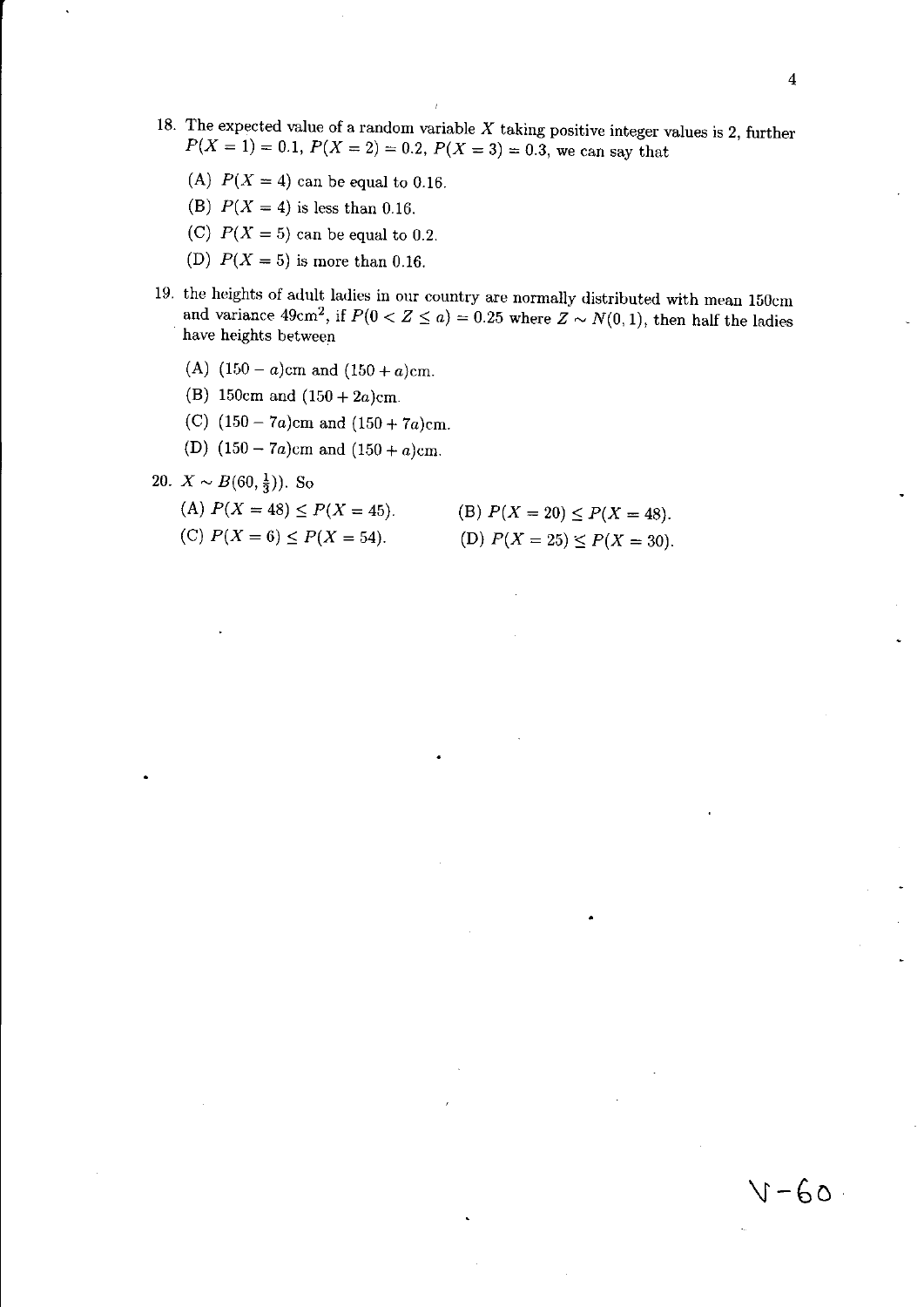#### Part-B

- 21. In a simple linear regression situations, the circumstances dictate that the line contain the origin (i.e.  $\alpha = 0$ ). In that case the least squares estimate of the slope (i.e.  $\beta$ )of the regression line is:
	- (A)  $\hat{\beta} = (\sum_{i=1}^n x_i y_i)/(\sum_{i=1}^n x_i)^2$

r

- (B)  $\hat{\beta} = (\sum_{i=1}^n x_i y_i) / (\sum_{i=1}^n x_i \sum_{i=1}^n y_i)$
- (C)  $\hat{\beta} = (\sum_{i=1}^n x_i y_i)/(\sum_{i=1}^n x_i^2)$
- (D) None of the above three statements are true.
- 22. For simple linear regression the fitted value  $\hat{y}$  and residual  $y \hat{y}$  their relationship is
	- (A) positively correlated. (B) negatively correlated.
	- (C) uncorrelated. (D) can't say.
- 23. The moment generating function for an exponential random variable is

(A)  $\lambda/(\lambda - t)$ . (B)  $1/(\lambda - t)$ . (C)  $\lambda/(t - \lambda)$ . (D)  $\lambda/t$ .

24. Let X be  $Exp(\lambda)$ . Then  $exp(X)$  has which distribution? (A) Gamma. (B) Pareto. (C) Log-Normal. (D) Exponential.

25. Let Y and Z be two random variables with  $E(Z) = 0$ . Then  $Cov(Y, Z) = 0$ (A) 0. (B)  $E(Y)$ . (C)  $E(YZ)$ . (D) Can't say.

26. For m independent,  $\alpha_I$  level hypothesis tests, show that the familywise error is

(A) 
$$
\alpha = 1 - ((1 - \alpha_I)^m)
$$
.  
\n(B)  $\alpha = 1 - (\alpha_I^m)$ .  
\n(C)  $\alpha = (1 - \alpha_I)^m$ .  
\n(D)  $\alpha = \alpha_I^m$ .

27. The CDF of Maximum order statistics from a sample of size n from  $Uniform(0, \theta)$ distribution is given by:

(A) 
$$
(1 - (x/\theta))^n
$$
.  
\n(B)  $(x/\theta)^n$ .  
\n(C)  $x - (1/\theta)^n$ .  
\n(D)  $1 - (x/\theta)^n$ .

- 28. Marks on a Chemistry test follow a normal distribution with a mean of 65 and a standard deviation of 12. Approximately what percentage of the students have scores below 50?
	- (A) 11%
	- (B) 89%
	- (C) 15%
	- (D) 39%
- 29. Which of the following is not correct about a standard normal distribution?
	- (A)  $P(Z \le -1.0) = 0.1587$
	- (B)  $P(Z \ge 2.0) = 0.0228$
	- (C)  $P(Z \leq 1.5) = 0.9332$
	- (D)  $P(Z \ge -2.5) = 0.4938$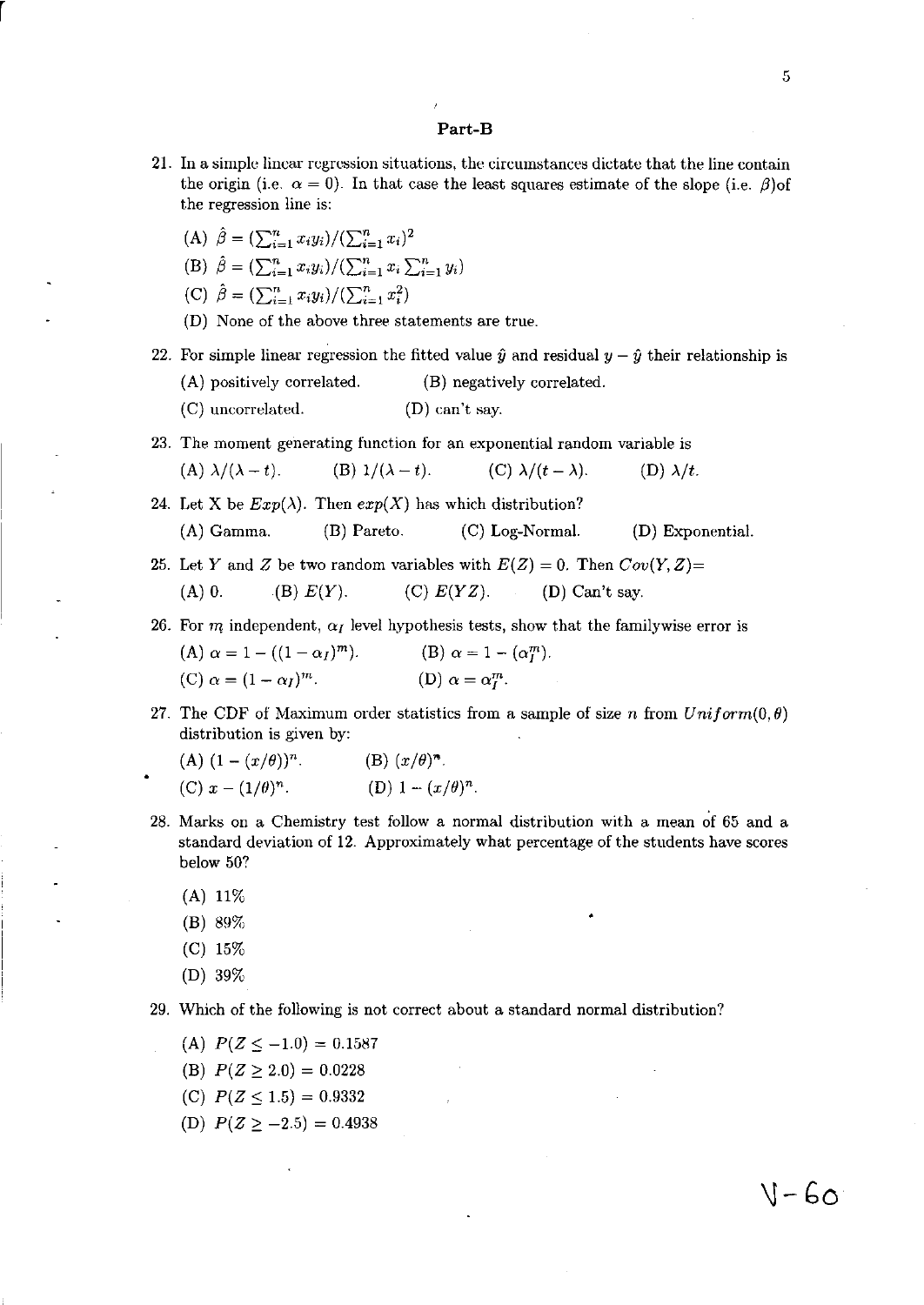- 30. Which of the following is not true assumptions of the Binomial distribution?
	- (A) All trials must be identical.
	- (B) Each trial must be classified as a success or a failure.
	- $(C)$  The number of successes in the trials is counted.
	- (D) The probability of success is equal to 0.5 in all trials.
- 3l. It is sometimes possible to obtain approximate probabilities associated with values of a random variable by using the probability distribution of a different random variable. For example, binomial probabilities using the Poisson probability function, binomial probabilities using the normal etc. In order for the Poisson to give good approximate values for binomial probabilities we must have the condition(s) that:
	- (A) the population size is large relative to the sample size.
	- (B) the sample size is large
	- (C) the probability, p, is small and the sample size is large
	- (D) the probability, p, is close to .5 and the sample size is large
- 32.  $X_1, \ldots, X_n$  are i.i.d. random variables with absolutely continuous distribution function  $F(x; \theta)$ , then  $-\sum_{i=1}^{n} log F(X_i; \theta)$  has
	- (A) Normal distribution. (B) Beta distribution.
	- (C) Gamma distribution. (D) Weibull distribution.
- 33. The Central Limit Theorem states that
	- (A) if n is large, and if the population is normal, then the sampling distribution of the sample mean can be approximated closely by a normal curve.
	- (B) if n is large, and if the population is normal, then the variance of the sample mean must be small.
	- (C) if n is large, then the sampling distribution of the sample mean can be approximated closely by a normal curve.
	- (D) if n is large then the distribution of the sample can be approximated closely by **a normal curve.**
- 34. Which of the following statements is true. I. The standard error is computed solely from sample attributes. II. The standard deviation is computed solely from sample attributes. **III.** The standard error is a measure of central tendency.
	- (A) I only
	- (B) II only
	- (C) II and III only
	- (D) None of the above

\) **-Go**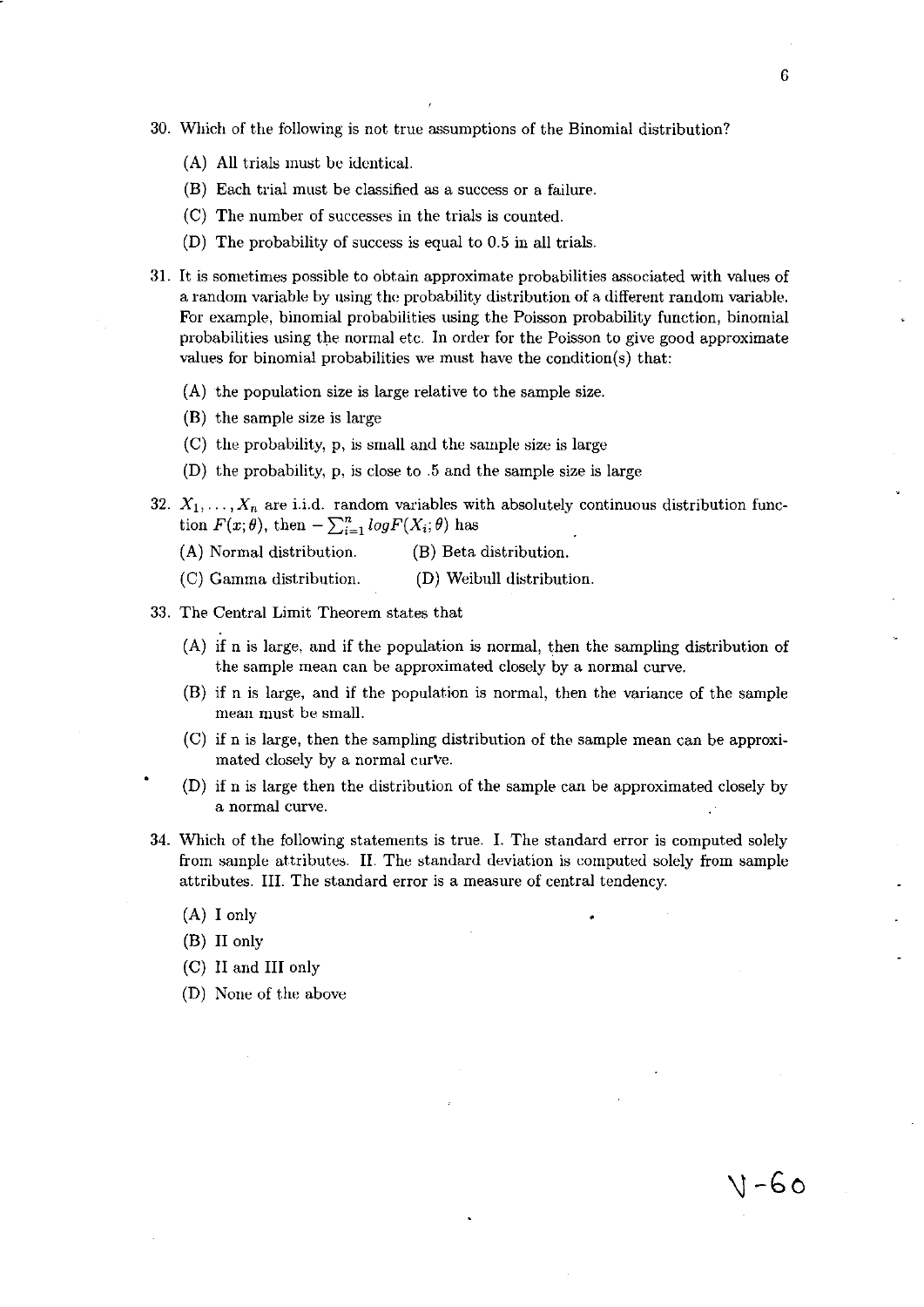- 35.  $T_1$  and  $T_2$  are two unbiased estimators of a parameter  $\theta$ , however,  $V(T_1) < V(T_2)$ . So to estimate  $\theta$  we should use the
	- (A) mean of the observed values of  $T_1$  and  $T_2$  because we will be using more information then.
	- (B) observed values of  $T_1$  and  $T_2$  by random selection to be unbiased.
	- (C) observed value of  $T_1$  because it will be certainly closer to  $\theta$  than the observed value of T*z.*
	- (D) observed value of  $T_1$  because it is more likely to be closer to  $\theta$  than the observed value of  $T_2$ .
- 36. What will help ensure that the effect of a treatment is not due to some characteristic of a single experimental unit?
	- (A) Blinding. (B) Randomization. (C) Blocking. (D) Replication.
- 37. In a BIBD with  $t$  treatments in  $b$  blocks of  $k$  plots each and  $r$  replicates, which one of the following is not true?

(A)  $rt = bk.$  (B)  $b \ge t.$  (C)  $r > k.$  (D)  $b \le (r+t-k).$ 

- 38. Regarding a simple random sample of size n without replacement from a population of size N, identify the wrong statement
	- (A) Sample raw moments are unbiased estimators of the corresponding raw moments of the population.
	- (B) Every collection of n population units is equally likely to be the selected sample.
	- (e) The second central moment of the sample is not an unbiased estimator of the second central moment of the population.
	- (D) Every unit of the population is equally likely to be in the selected sample.
- 39. In a Markov chain with state space  $\{0, 1, 2\}$  and one step transition matrix given by  $\begin{bmatrix} 1/4 & 3/4 & 0 \end{bmatrix}$

$$
P = \begin{bmatrix} 1/3 & 1/3 & 1/3 \\ 0 & 1/4 & 3/4 \end{bmatrix}
$$
, the value of  $p_{01}^{(2)}$  will be:  
(A) 3/4. (B)9/16. (C) 3/16. (D) 7/16.

40. In a  $\chi^2$  test of independence, with m rows and n columns in the contingency table, the number of degrees of freedom associated with the test statistic is

(A) mn-1. (B) mn+1. (C) mn-m-n+1. (D) mn-m-n-1.

7